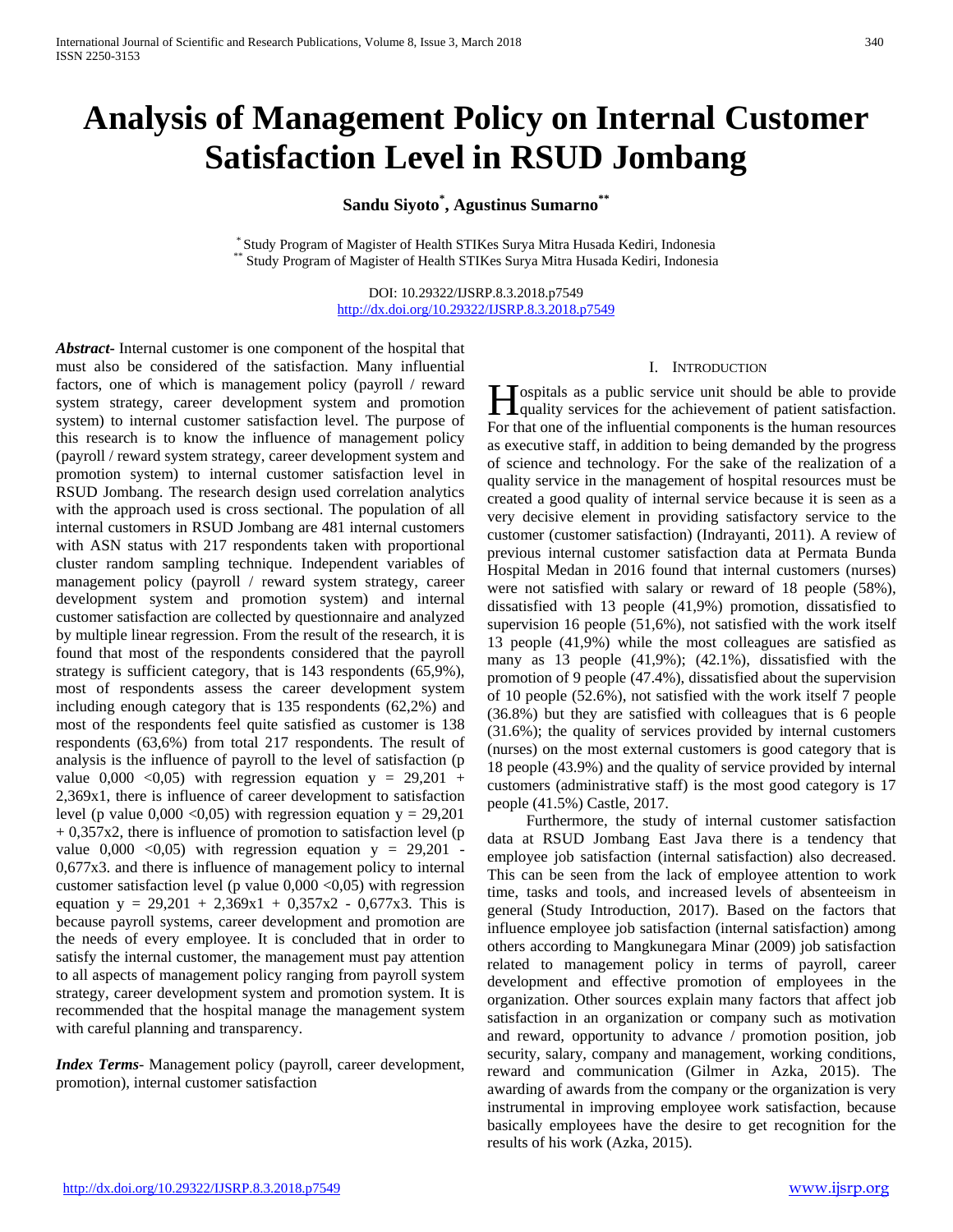The impact of internal dissatisfaction is the performance of employees to be down and ultimately impact on low customer satisfaction that eventually customers will not be loyal to the health care unit (hospital), will even spread negative news to other customers. According to Hallowel (Indrayanti, 2011), employee job satisfaction has a stronger linkage to the quality of internal services (non-economic needs) than to the economic needs of employees as well as wages and benefits. Ardana, et al. (Kusuma, 2014) states that low job satisfaction can cause negative impacts such as decreased work discipline, decreased enthusiasm and passion, and often make mistakes in the work resulting in decreased work productivity. Given the above issues, to increase internal satisfaction according to (Minangkaregara) (2009) implementation of a system of payroll and promotion fair and can meet the needs of workers in an organization will be able to improve job satisfaction, work motivation, performance, and work productivity. Based on the above description, the researcher is interested to conduct research by formulating in the title: "Management Policy Analysis (Payroll System Strategy / Reward / Career System and Career Promotion System) to Internal Customer Satisfaction Level at RSUD Jombang".

#### II. MATERIALS AND METHODS

 The research design used is correlation analytic design is a research design that aims to examine the relationship between variables. The approach used is cross sectional. According to Sandu Siyoto (2015), cross sectional research is a study to study the correlation dynamics between reskio factors with effects, by approaching observation or collecting data at a time (point time approach). In this study, the measurement of management policy variables (payroll / reward system strategy, career development system and promotion system) and internal customer satisfaction level are collected only one measurement and simultaneously or one time.

 Location in this research is at RSUD Jombang. The study was conducted on December 17, 2017 to 17 February 2018. Independent variables were reward, career development, promotion and attachment level of internal customer satisfaction collected by questionnaire. Statistical analysis was performed using statistical techniques using multiple linear regression.

#### III. RESULTS

 This research applied with a sample of 217 respondents from RSUD Jombang. The result of univariate analysis was found that most of the respondents considered that the payroll strategy was sufficient category of 143 respondents (65.9%) of the total 217 respondents, the majority of respondents rated the career development system as sufficient category, 135 respondents (62.2%), most of respondents feel quite satisfied as internal customer in RSUD Jombang that is as many as 138 respondents (63,6%) from total 217 respondents. The result of multivariate analysis shows that there is influence of payroll / reward system strategy to internal customer satisfaction level in RSUD Jombang (p value  $0.000 \le 0.05$  then Ho is rejected.) The regression equation is  $y = a + b1x1$  or  $y = 29,201 + 2.369x1$  This means that without the addition of payroll system strategy scores (1) it will provide the possibility of increased satisfaction of  $29,201 + 2,369$  (1) = 31,57, there is influence of career development system to internal customer satisfaction level (p value 0,000 <0,05 then Ho is rejected.) The regression equation is  $y = a + b2x^2$  or  $y = 29.201 + 0.357x^2$ . That means without any addition of career development score (1) it will give the possibility of increase of satisfaction equal to  $29,201 + 0,357$  (1) = 29,558, promotion to internal customer satisfaction level in RSUD Jombang (p value  $0,000 < 0,05$  then Ho is rejected). The regression equation is  $y = a + b3x3$  or  $y = 29,201 - 0,677x3$ meaning that without adding promotion score position (1) will provide a possible decrease in satisfaction of  $29.201 - 0.677(1) =$ 28.524 and there is the influence of management policies (payroll / reward system strategy, career development system and promotion system) to internal customer satisfaction level at RSUD Jombang (p value  $0,000 < 0,05$  then Ho is rejected). The regression equation is  $y = a + b1x1 + b2x2 + b3x3$  or  $y = 29,201$  $+ 2,369x1 + 0,357x2-0,677x3$ , meaning without adding salary score, career and promotion it will give satisfaction possibilities equal to  $29,201 + 0,357(1) + 0,357(1) - 0.677(1)$  or 31.65.

#### IV. DISCUSSION

#### *Payroll / Benefit System Strategy*

 The results showed most respondents considered that the payroll strategy is sufficient. This is because there are still respondents who stated that the salary received from this hospital has not been given in accordance with their work performance that is 91 respondents (41,9%) although most have stated according to achievement that is as much as 126 respondents (58,1%). Similarly, there is still a saying that the salary received from this hospital has not been able to meet the primary needs of 89 respondents (41%) although most have stated can meet the primary needs of 128 respondents (59%) of a total of 217 respondents. Furthermore, most of the respondents stated that the salary received from this hospital has not been guided by the government's minimum wage limit of 121 respondents (55.8%) although almost half of respondents stated that they have been guided by the government's minimum wage limit of 96 respondents (44, 2%). Likewise, most respondents stated that the salary received from this hospital has not been based on internal and external considerations of the institution of 109 respondents (50.2%) although a small proportion stated that the salary received from this hospital is based on internal and external considerations of the institution ie 108 respondents (49.8%) of a total of 217 respondents.

 Likewise, there are respondents who stated that the service in this hospital is received to the executor yet, according to the performance of 102 respondents (47%) although most respondents stated that they have the same performance as 115 respondents (53%). Including almost half of the respondents stated that the reward or reward in this hospital has not run in accordance with the achievement of the employee that is 76 respondents (35%) although most have stated in accordance with the achievement of the employee that is as much as 141 respondents (65%) from a total of 217 respondents. Similarly, hospital points have not given rewards in the form of status, recognition, praise, satisfaction, self esteem, learning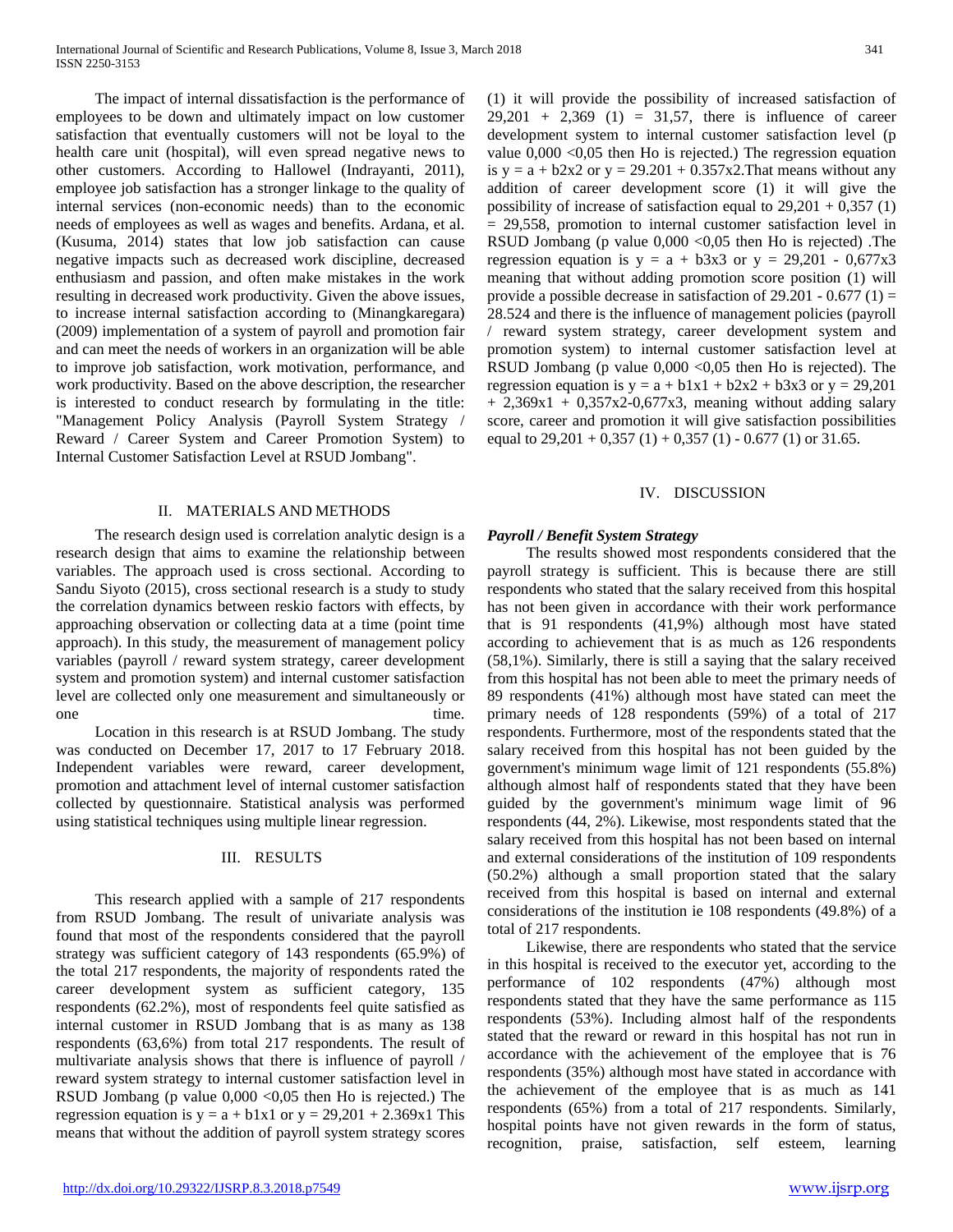opportunity, responsiveness, comfortable environment, 91 respondents (41.9%), the rest of the respondents stated that they have given reward in the form: status, recognition and so on that is as much as 126 respondents (58.1%). Similarly, there are still respondents who stated that the compensation as income in the form of money has not been given to the employee that is as much as 100 respondents (46.1%) the rest mostly stated that the compensation as income in the form of money has been given to the employee that is 117 respondents (53, 9%) out of a total of 217 respondents.

 Including there are also employees who stated that the compensation as income in the form of direct goods has not been given to employees that is as many as 84 employees (38.7%) and the rest as many as 133 respondents (61.3%) stated already given to employees. Similarly, the compensation in the form of holiday allowance, pension money, clothing service, and excursion) a small number of respondents stated to the employees that as many as 76 respondents (35%) while the rest mostly stated already that as many as 141 respondents (65%) of the total 217 respondents.

 The existence of various variations of respondents' answers about the reward system can be influenced by various factors such as respondent's gender, educational background and years of service. Based on the analysis results obtained at most almost half of female respondents with a payroll system assessment including enough category that is as much as 80 respondents (36.9%) of a total of 217 respondents. This is because women generally have high subjectivity to the problem of revenue. Therefore, the majority of them only judge sufficiently to the reward system that the hospital has given so far. Likewise with the educational background of the respondents, a bit much also affect the amount of rewards that they receive their current. Based on the analysis results obtained the most respondents educated DIII and S1 with assessment of the payroll system including enough categories of 57 respondents respectively (26.3%). This is due to the level of education D III or S1 of Nursing then they judge that the level of education including already high enough, should the payroll system should also be better. However, the reality is still not in accordance with the expected, so the majority judge that the reward system is still quite good.

 Another factor that affects the assessment of the reward system is only sufficient category is related to the employment. Based on the analysis results obtained most respondents have tenure of 10-20 years by assessing that the payroll system including enough category that is as much as 90 respondents (41.5%). This is due to the 10-20 year working period is considered that they have worked long enough and certainly have much contribution to the progress of the hospital, so it should be more than what they receive today. On the other hand hospital also has not given reward more feasible considering the hospital as a unit of organization that is capital intensive, solid human resource requirement, and solid problem to be solved which all require funding support.

## *Career Development System*

 The results showed that most of the respondents considered that the career development system is insufficient category. This is caused by almost half of respondents stated that

not every employee get equal opportunity in every promotion position that is as much as 81 respondents (37,3%) from total 217 respondents. Similarly, almost half of respondents expressed disagreement if employees are satisfied with the existing promotion system in the company (hospital) with 76 respondents (35%). Also only half of the respondents who agreed if the training gained useful in developing career that is as much as 62 respondents (28.6%). Then, there are still a small number of respondents who strongly disagree and disagree if the training obtained enables employees in doing work at a higher career level that is each of 53 respondents (24.4%). Including only half of the respondents who agreed if his career could increase if diligent increase knowledge that is as much as 60 respondents (27.6%).

## *Position Promotion System*

 The results showed that most of the respondents considered that the promotion system of job title included enough category. This is due to a small percentage of respondents stated that the promotion system of employees in this hospital has not yet adhered to the principle of removal in positions higher than before that is 91 respondents (41.9%) although most of them stated that 126 respondents (58.1%) . Likewise, there is still a stating that the employee promotion system in this hospital has not adhered to the principle of relocation in a position that poses greater challenges than previous positions that is as much as 88 respondents (40.6%) although most stated already that as many as 129 respondents (59,4%). Another reason is that most of the respondents stated that the employee promotion system in this hospital has not embraced the principle of transfer in a position that gives greater responsibility than the previous position of 120 respondents (55.3%) and almost half of respondents stated that there are 97 respondents (44.7%). Including there are still a small number of respondents who stated that the employee promotion system in this hospital has not adhered to the principle of transfer in a position that gives greater authority than the position they occupied previously as many as 105 respondents (48.4%) although most stated already that is as many as 112 respondents (51.6%).

 Another contributing factor is that there is still a small percentage of respondents who stated that the employee promotion system in this hospital has not yet adhered to the principle of transfer in a position which gives a higher status than the previous occupation of 100 respondents (46.1%) although most stated already that as many as 117 respondents (46.1%). Besides the above causes are also caused by a small number of respondents who stated that the employee promotion system in this hospital has not followed the principle of transfer in a position that provides greater benefits from the position they occupied previously as many as 74 respondents (34.1%) though most respondents stated that there were 143 respondents (65.9%). Including there are still a small number of respondents who stated that the employee promotion system has not been designed by the management in a fair and fair by giving equal opportunity and equal treatment to every employee achieving and fulfilling the requirement that is 89 respondents (41%) although majority of respondents stated that as many as 128 respondents (59%).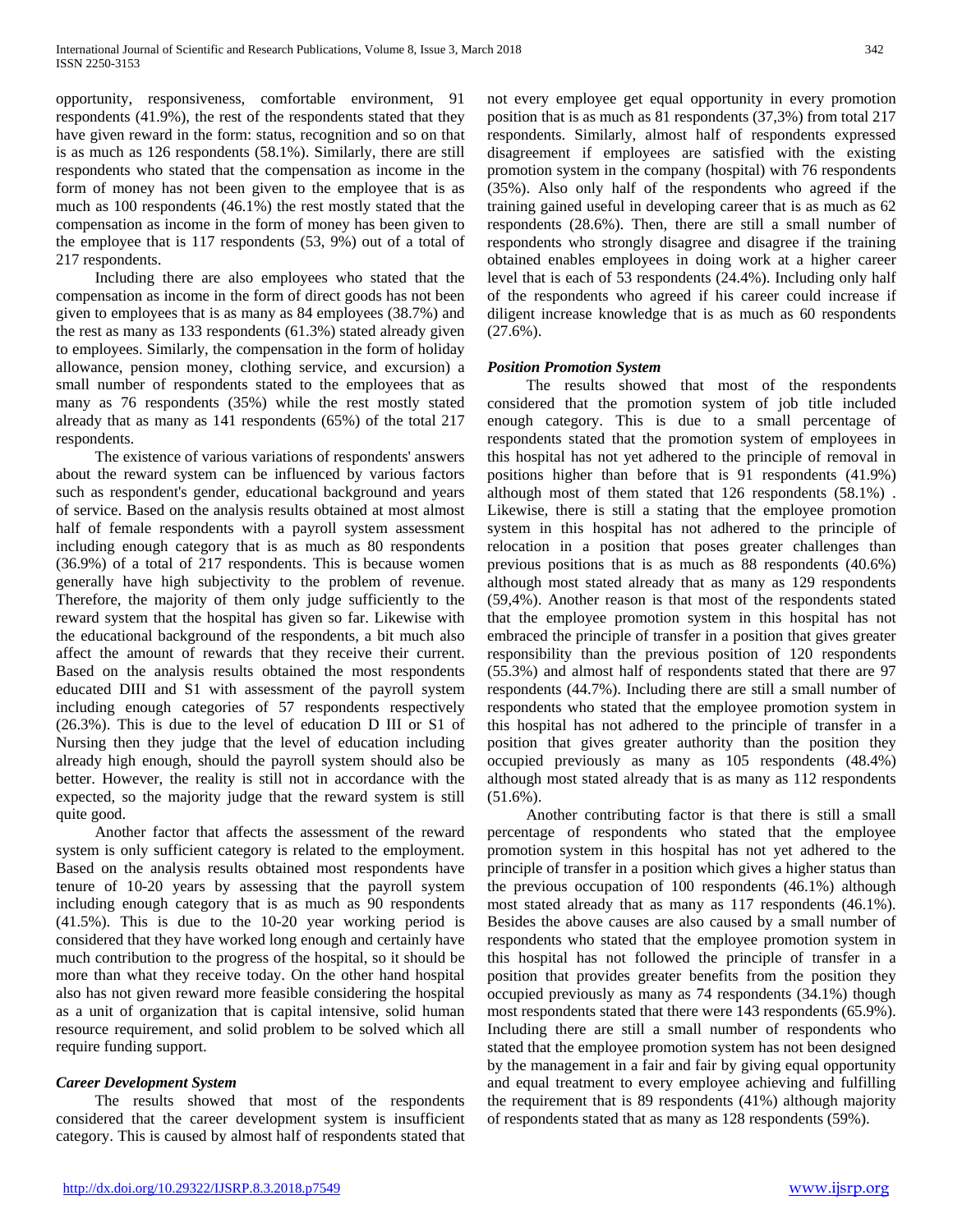Another cause is almost half of the respondents stated that the employee promotion system has not considered the skills, abilities and responsibilities carried by the employee that is as much as 100 respondents (46.1%) although most respondents stated that 117 respondents (53.9% ). Similarly, almost half of the respondents stated that the employee's promotion system at this hospital has not considered the experience, education, loyalty, honesty, responsibility, intelligence, work achievement, initiative and creative of 84 respondents (38,7%) although most respondents stated already that with 133 respondents (61.3%). The last factor is almost half of the respondents stated that the promotion of employees in this hospital has not considered the seniority system of employees that is as much as 75 respondents (34.6%) although most respondents stated that they have considered the seniority system of employees of 142 respondents (65.4%) from a total of 217 respondents.

 The emergence of variation of respondents' answers about the promotion system of positions in the hospital is of course also influenced by various factors related to the characteristics of respondents either sex, educational background and years of service. Judging from the factors of sex, based on the analysis results obtained the most respondents female sex by assessing the promotion of positions including sufficient category that was 76 respondents (35%). This is because the majority of employees are also women and the competition among them is also accumulated so large that there are only among those who feel getting a good promotion and some who have not. Therefore, in general they also considered that the promotion system in this hospital is still sufficient. Judging from the educational background, based on the analysis results obtained the most respondents DIII educated by assessing that the promotion of positions including sufficient category that is as many as 57 respondents (26.3%). This is due to the proportion of employees with DIII education level is large enough that the opportunity to get a good job promotion also can not be done to all employees DIII. Therefore there are those who feel that the promotion system has been running well and of course there are also feel not run well. Therefore, the accumulation of promotion system in this hospital is still considered sufficient.

 Judging from the factor of working period, based on the analysis results obtained most respondents have tenure of 10-20 years by assessing that the promotion of positions including sufficient category that is as much as 94 respondents (43.3%). This is also due to the fact that the majority of the respondent's working period is 10-20 years old, so it is only natural that someone has received a good job promotion and there are still some who have not. Therefore also there is a stating that the promotion system well, and of course there are also states that have not run well. Therefore, the accumulation of promotion system in this hospital is also considered sufficient by the respondents.

# *Level of Internal Customer Satisfaction in RSUD Jombang*

 The results showed most respondents feel quite satisfied as an internal customer. This is because almost half of respondents stated that they are very dissatisfied with the work tasks at the hospital, which is 79 respondents (36%) and most of them are dissatisfied on this matter as 138 respondents (63,6%). Similarly there is still a very dissatisfied with the job assignment is called

giving the opportunity to learn that is as much as 39 respondents (18%) although most express satisfied to this matter that is 70 respondents (32,3%). Including almost half of the respondents were not satisfied with the work tasks while in this hospital enough train to accept responsibility that is as much as 85 respondents (39.2%). Similarly, almost half of the respondents expressed disagreement if the education obtained able to develop his career with 62 respondents (28.6%). Including disagreed with the assertion that the work achievement becomes a consideration in career development of employees that is 55 respondents (25.3%). Also do not agree if the opportunity to develop career open to all employees that is as many as 57 employees (26.3%). Including those who stated less agree if good cooperation and supported a good network will support the development of a better career that there are still 55 employees (25.3%), even disagree if the loyalty to the organization is also a benchmark in employee career development that is 79 respondents (36.4%).

 Another reason is that there are still very dissatisfied if it is said that there is attention from the leadership to subordinates, that is 46 respondents (39.6%) although most stated very satisfied on this matter that is 86 respondents (39,6%). Including also almost half of respondents expressed very dissatisfied on the existence of good relationship from the leadership to subordinates that is as much as 75 respondents (34.6%).

 In addition to these factors, other causes are still many respondents who are very dissatisfied to the good relationship of the leadership to subordinates that is as much as 75 respondents (34.6%), very dissatisfied with the supervision of 17 respondents (7.8%) and not satisfied as much as 50 respondents (23%) although most stated very satisfied that as many as 97 respondents (44,7%), including also very dissatisfied to opportunity to gain experience during work in this hospital that there are still 17 respondents (7, 8%) although very satisfied enough as many as 93 respondents (42,9%).

 Similarly, other satisfaction indicators, such as very dissatisfied with the opportunity to improve their ability to work at this hospital are 23 respondents (10.6%), although there are 75 respondents (34.6%), including very dissatisfied with the opportunity to increase income while working in this hospital that is still there are 38 respondents (17,5%) although there are already very satisfied as much 81 responders (37,3%). Such conditions also occur in other satisfaction indicators. The existence of this variation of internal customer satisfaction is of course also influenced by many factors related to the characteristics of the respondents both sex, educational background and years of service. Judging from the factors of sex, based on the analysis results obtained the most respondents female sex with internal customer satisfaction including the category quite satisfied that is as much as 74 respondents (34.1%). This can be due to the female gender so in general there is not much demand for salary, career or other things from the organization, so that with the conditions that exist today the workplace is acceptable with full wisdom so that the feeling arises quite satisfied.

 Judging from the educational background, based on the analysis results obtained the most respondents DIII educated with internal customer satisfaction including the category is quite satisfied as many as 60 respondents (27.6%). This can be caused by the level of education DIII then in career, reward, and other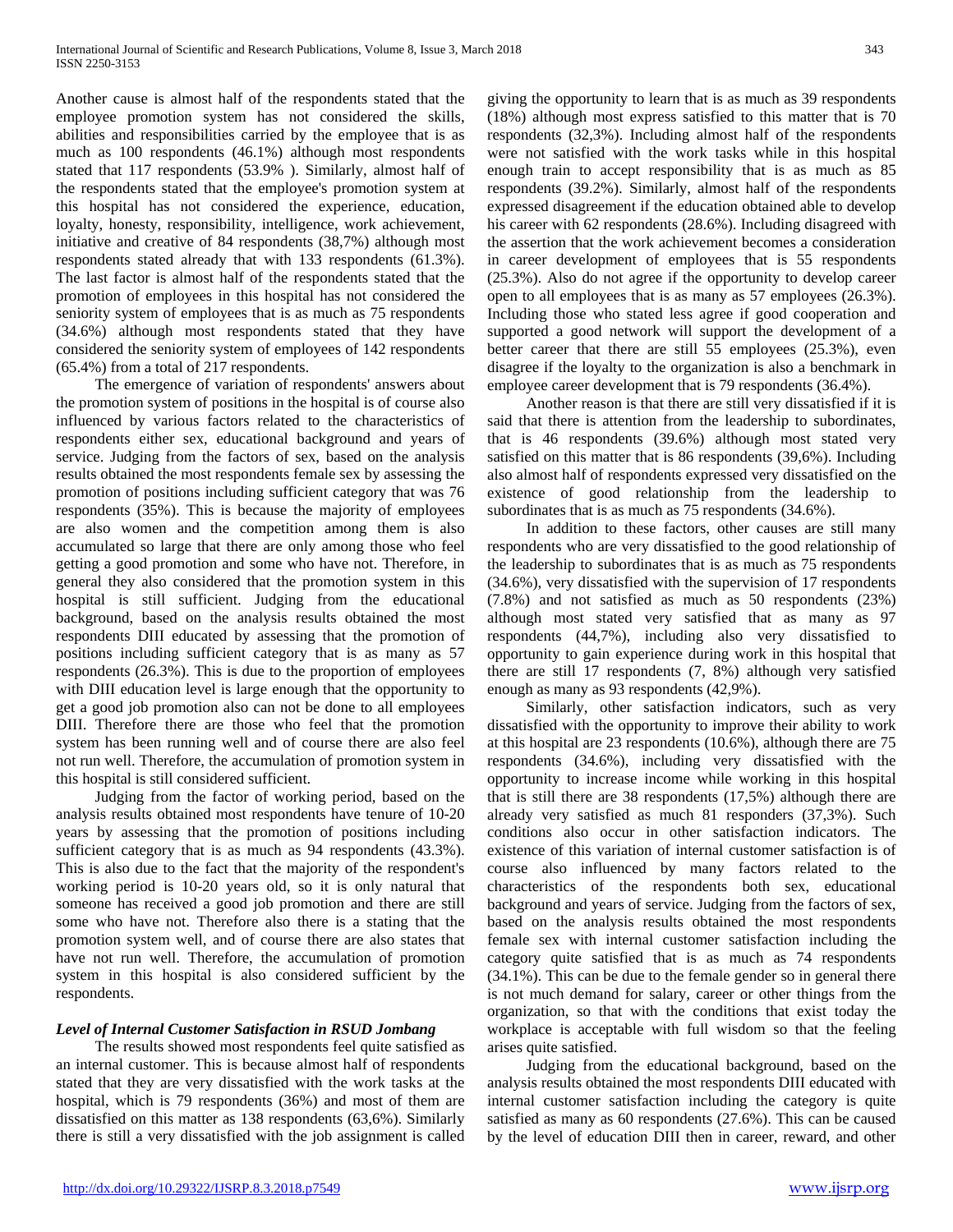support of course also there are still limitations. Therefore, according to its assessment the existing system is not yet fully able to provide maximum satisfaction, so in general only until the category of quite satisfied. Judging from the factor of working period, based on the analysis results obtained most respondents have a working period of 10-20 years with internal customer satisfaction including the category is quite satisfied that is as much as 79 respondents (36.4%). This is caused by the working period of 10-20 years then the respondent feels able to get facilities, career, rewards that fit with the needs and expectations. It turns out that obtained did not fully meet these expectations. Therefore, in general, the satisfaction rate only until the category is quite satisfied. This means that there is still a system that is considered not meet the needs and expectations of both aspects of payroll, career development and other facilities.

# *Effect of Payroll System Strategy on Internal Customer Satisfaction Level*

 The influence of payroll / reward system strategy to the internal customer satisfaction level due to salary or income becomes one of the basic needs of every worker to meet the needs of life both primary and secondary needs and even tertiary. Everyone will want this and always expect an increase in income. If the expectation or need for income through the payroll / reward system matches or exceeds expectations, then the internal customer will be satisfied and vice versa if the expectations or needs are less or not appropriate it will result in dissatisfaction even very dissatisfied. The results of this study are in accordance with previous studies by Javed. et. al.; (Syahril, 2016) indicating there is a significant influence between intrinsic rewards and extrinsic on job satisfaction. Another study by Edirisooriya ; Syahril, 2016) also shows the same thing that there is a positive relationship between extrinsic rewards and intrinsic rewards on employee performance and satisfaction. The results of this study also in accordance with the opinion Ostroff (in Azka, 2015) which suggests that employee satisfaction and good working conditions have a significant relationship, then employees who feel satisfied usually they work harder and better. The results of this study also in accordance with the opinion of Wibowo in Kusuma (2014) which suggests that employees work in order to get reward or compensation. Mistakes in applying compensation or payroll systems will result in the emergence of de-motivation and the absence of job satisfaction among workers. If it happens then it can cause a decrease in performance both to workers and organizations. This is further reinforced by Khan, et al. and Gardner, et al. (Kusuma, 2014) who say that employee salary levels affect self-esteem and employee satisfaction, which ultimately affects employee performance.

# *Effect of Career Development System on Satisfaction Level*

 The existence of the influence of career development system to the internal customer satisfaction level due to career development in general become the desire of every employee. Along with the increase of working period, work experience, competence and even education, the employees hope to develop a career well. If the career development system runs objectively, well, transparently and fairly then it will meet its expectations. The fulfillment of such expectations will bring satisfaction to the employee and will otherwise be dissatisfied when the career development system is not objective. The results of research have shown significance relationships which means the better career development system hence more satisfied employees and vice versa. The result of this research is in line with previous research done by Ekayadi (Parimita, 2015) using three variables, namely motivation, career development and job satisfaction. In his research found that career development will increase employee job satisfaction. The results of this study are also in line with the concept that suggests that other factors that affect job satisfaction is career development. It is explained that clear career planning and career development in the organization can improve the work motivation of employees in conducting their work, so as to create a sense of satisfaction in carrying out their work (Nugroho and Kunartinah in Utomo, 2014).

 The results of this study are also in line with previous research results by Ekayadi (Utomo, 2014) and Nugroho and Kunartinah (Utomo, 2014) who revealed that career development has a positive and significant impact on employee job satisfaction. This means that when an employee feels competence, achievement, a lot of work, and a developing career, it will meet expectations so they are satisfied with the existing system. Conversely, if the system of career development is not objective it will cause dissatisfaction among workers.

# *Influence of Promotion System on Satisfaction Level*

 The existence of the influence of the promotion system on the internal customer satisfaction level due to promotion in general is transferring the ladder to a new position that ideally better, more secure, more respected and various other advantages. Surely this becomes the desire or hope or need each employee. If the desire or hope or the need can be fulfilled it will provide satisfaction to employees and vice versa. The results of this study in line with Hasibuan (2012) which suggests that the promotion of positions useful to provide recognition, position, and rewards services increasingly large to employees who work higher achievement. This can lead to personal satisfaction and pride, higher social status, and greater income. Therefore the results of the analysis also show the same thing with this opinion. Based on the analysis, it is known that the promotion system has an effect on the internal customer satisfaction of 0.9% (R Square Linear  $= 0.009$ . This shows there is a tendency of influence between the two variables ie the greater the score of promotion system positions the greater the internal customer satisfaction score and vice versa.

 The results of this study are also in line with Simamora (2009) who said that the benefits of promotions are able to bring satisfaction. The results of his research show that opportunities for job promotion and very high levels of job satisfaction have significant clarity. This will strengthen the consistency of relationship or influence of promotion of position to internal customer satisfaction in a workplace, including in the hospital. The better the promotion of position in a hospital will be more satisfied internal customer and vice versa, when promotion is not objective, then employees will be more dissatisfied.

 Influence of Management Policies (Payroll System / Rewards Strategy, Career Development System and Promotion<br>System) on Internal Customer Satisfaction Level System) on Internal Customer Satisfaction Level The result of analysis shows that both payroll / reward system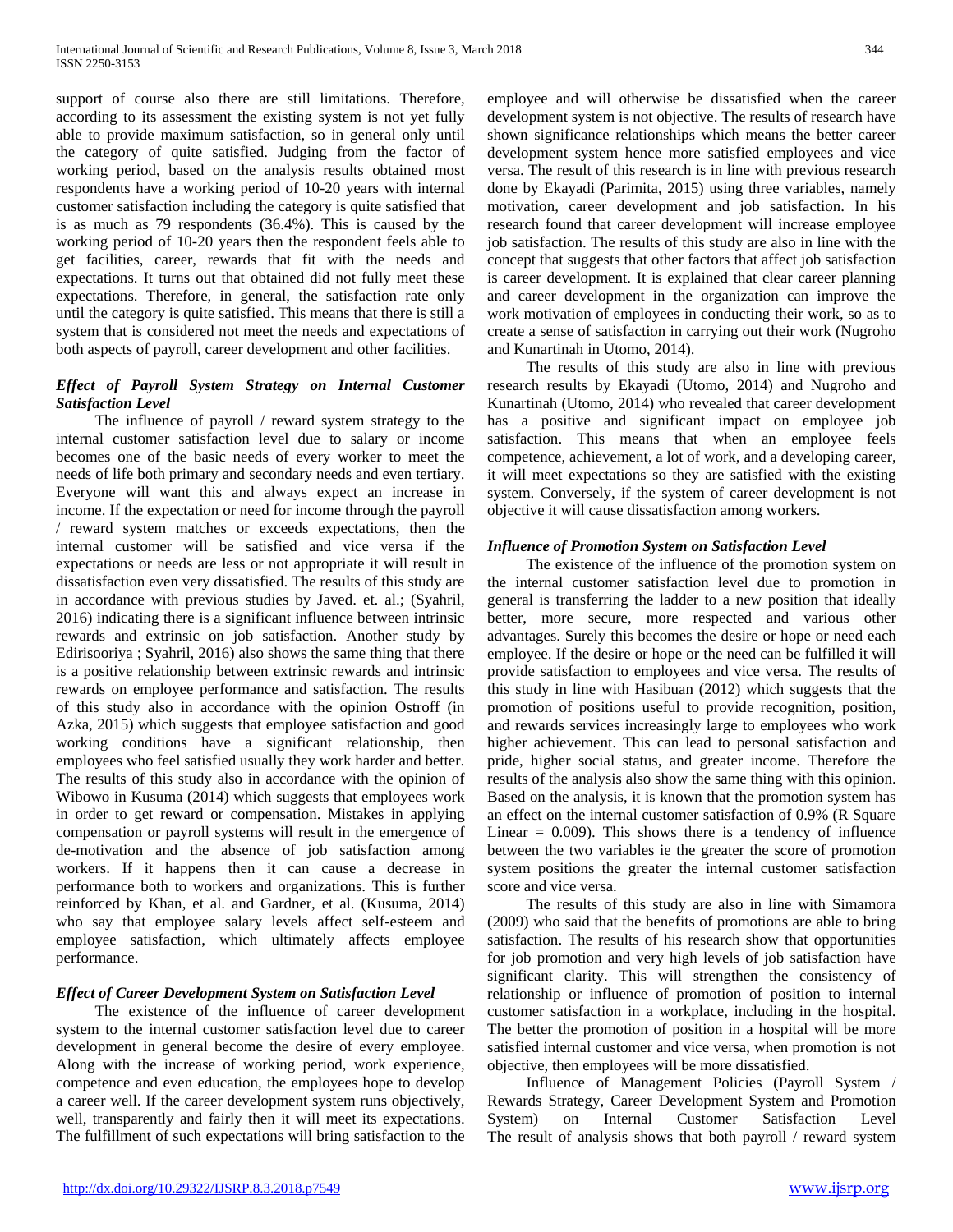strategy, career development system and promotion system all have a significant influence on internal customer satisfaction. However, it can be seen that the most dominant factor as determinant customer satisfaction internal is the payroll system strategy / reward. This can be caused if the payroll is a payroll / reward system strategy that will feel the impact will be more because it will be felt by all employees. In contrast to the problems of career development systems and promotion systems, generally only perceived by certain employees. It can happen the system according to employees less open, less objective, not even close possibility there is a special message. This is a constraint to the creation of internal customer satisfaction although there is still significance of influence on internal customer satisfaction. Domination can be seen from the value of constants for each variable that is  $2.369x1 + 0.357x2 - 0.677x3$ . This shows that the greater the constant value, the higher the internal customer satisfaction score and vice versa.

#### V. CONCLUSIONS AND RECOMMENDATIONS

 Most respondents considered that the payroll strategy was inadequate. Most respondents considered that the career development system was insufficient category. Most of the respondents feel quite satisfied as an internal customer in RSUD Jombang. There is influence of payroll / reward system strategy to internal customer satisfaction level at RSUD Jombang (p value  $0,000 < 0,05$  then Ho is rejected). The regression equation is  $y = a + b1x1$  or  $y = 29,201 + 2,369x1$ . There is influence of career development system to internal customer satisfaction level (p value  $0,000 < 0,05$  then Ho is rejected). The regression equation is  $y = a + b2x2$  or  $y = 29.201 + 0.357x2$ .

 There is influence of promotion system to internal customer satisfaction level in RSUD Jombang (p value 0,000  $\leq 0.05$  then Ho rejected). The regression equation is  $y = a + b3x3$ or  $y = 29.201 - 0.677x3$ . There is influence of management policy (payroll / reward system strategy, career development system and promotion system) to internal customer satisfaction level in RSUD Jombang (p value  $0,000 < 0,05$  then Ho is rejected). The regression equation is  $y = a + b1x1 + b2x2 + b3x3$ or  $y = 29,201 + 2,369x1 + 0,357x2-0,677x3$ , meaning without adding salary score, career and promotion it will give satisfaction possibilities equal to  $29,201 + 0,357 (1) + 0,357 (1) - 0.677 (1)$  or 31.65.

 In order for this research is more useful it is advisable should the next researcher conduct research with the same theme with this research so that the results can be used as a comparison material with the results of this study. It is expected that the researcher will further study the internal customer's expectation of payroll / reward system, job promotion system and career development system that really expected by them through qualitative research.

Identify the constructs of a Journal – Essentially a journal consists of five major sections. The number of pages may vary depending upon the topic of research work but generally comprises up to 5 to 7 pages. These are:

1) Abstract

2) Introduction

3) Research Elaborations

4) Results or Finding

5) Conclusions

 **In Introduction you can mention the introduction about your research.** 

#### VI. IDENTIFY, RESEARCH AND COLLECT IDEA

It's the foremost preliminary step for proceeding with any research work writing. While doing this go through a complete thought process of your Journal subject and research for it's viability by following means:

- 1) Read already published work in the same field.
- 2) Goggling on the topic of your research work.
- 3) Attend conferences, workshops and symposiums on the same fields or on related counterparts.
- 4) Understand the scientific terms and jargon related to your research work.

## VII. WRITE DOWN YOUR STUDIES AND FINDINGS

 Now it is the time to articulate the research work with ideas gathered in above steps by adopting any of below suitable approaches:

#### *A. Bits and Pieces together*

 In this approach combine all your researched information in form of a journal or research paper. In this researcher can take the reference of already accomplished work as a starting building block of its paper.

Jump Start

 This approach works the best in guidance of fellow researchers. In this the authors continuously receives or asks inputs from their fellows. It enriches the information pool of your paper with expert comments or up gradations. And the researcher feels confident about their work and takes a jump to start the paper writing.

#### *B. Use of Simulation software*

 There are numbers of software available which can mimic the process involved in your research work and can produce the possible result. One of such type of software is Matlab. You can readily find Mfiles related to your research work on internet or in some cases these can require few modifications. Once these Mfiles are uploaded in software, you can get the simulated results of your paper and it easies the process of paper writing.

As by adopting the above practices all major constructs of a research paper can be written and together compiled to form a complete research ready for Peer review.

## VIII. GET PEER REVIEWED

 Here comes the most crucial step for your research publication. Ensure the drafted journal is critically reviewed by your peers or any subject matter experts. Always try to get maximum review comments even if you are well confident about your paper.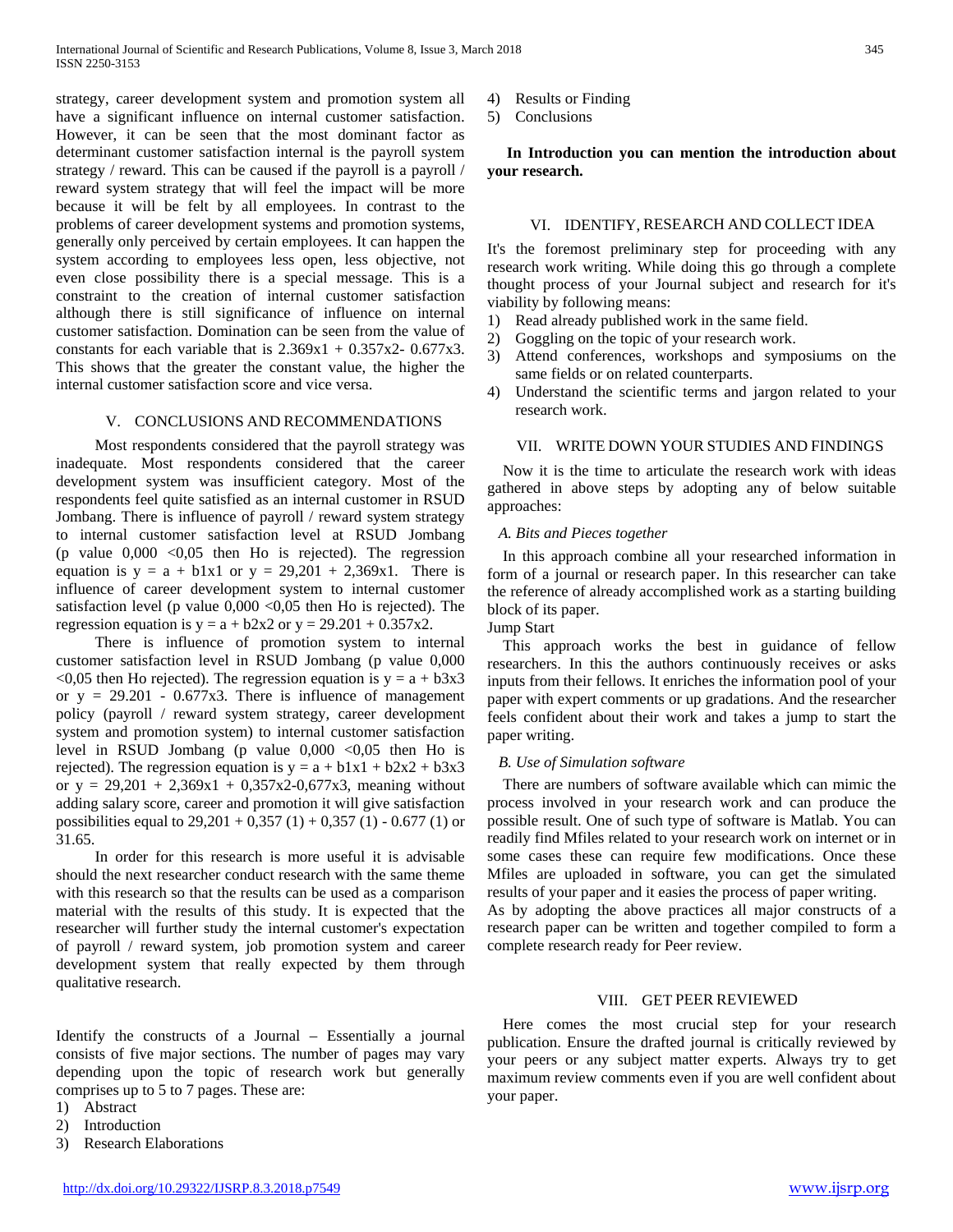**For peer review send you research paper in IJSRP format to [editor@ijsrp.org.](mailto:editor@ijsrp.org)**

## IX. IMPROVEMENT AS PER REVIEWER COMMENTS

 Analyze and understand all the provided review comments thoroughly. Now make the required amendments in your paper. If you are not confident about any review comment, then don't forget to get clarity about that comment. And in some cases there could be chances where your paper receives number of critical remarks. In that cases don't get disheartened and try to improvise the maximum.

## **After submission IJSRP will send you reviewer comment within 10-15 days of submission and you can send us the updated paper within a week for publishing.**

 This completes the entire process required for widespread of research work on open front. Generally all International Journals are governed by an Intellectual body and they select the most suitable paper for publishing after a thorough analysis of submitted paper. Selected paper get published (online and printed) in their periodicals and get indexed by number of sources.

 **After the successful review and payment, IJSRP will publish your paper for the current edition. You can find the payment details at: [http://ijsrp.org/online-publication](http://ijsrp.org/online-publication-charge.html)[charge.html.](http://ijsrp.org/online-publication-charge.html)**

#### X. CONCLUSION

A conclusion section is not required. Although a conclusion may review the main points of the paper, do not replicate the abstract as the conclusion. A conclusion might elaborate on the importance of the work or suggest applications and extensions.

#### **APPENDIX**

Appendixes, if needed, appear before the acknowledgment.

#### ACKNOWLEDGMENT

The preferred spelling of the word "acknowledgment" in American English is without an "e" after the "g." Use the singular heading even if you have many acknowledgments.

#### **REFERENCES**

- [1] G. O. Young, "Synthetic structure of industrial plastics (Book style with Arikunto. 2009. Prosedur Penelitian Suatu Pendekatan Praktek. Jakarta : Rineka Cipta
- [2] Azka, Emir Aflahal. 2015. *Pengaruh Motivasi Karyawan dan Reward terhadap Kepuasan Kerja Karyawan pada PT. Ufo Bkb Syariah*. Jakarta : Universitas Bina Nusantara, Jl. Kebon Jeruk Raya No. 27, Jakarta Barat 11530, Indonesia Telp: (62-21) 534 5830
- [3] Azwar, Saifudin. 2014. *Seri Psikologi Sikap Manusia Teori dan Pengukurannya.* Yogyakarta : Liberty hal : 1.
- [4] Binus. 2011. *Landasan Teori tentang Pelanggan*. http://thesis.binus.ac.id
- [5] Danim dan Darwis. 2003. Metode Penelitian Kebidanan (Prosedur, Kebijakan dan Etik). Jakarta : EGC. Hal : 178
- [6] Hidayat. 2009. *Pengantar Konsep dasar Keperawatan*. Jakarta : Salemba Medika. Hal : 81
- [7] Indrayanti, Aisyah, Abd. Rahman Kadir, Syahrir Pasinringi. 2011. Hubungan Kualitas Pelayanan Internal terhadap Kepuasan Kerja dan Kemampuan Petugas Memberikan Pelayanan Berkualitas di RSUD Lanto dengan Pasewang. RSUD Lando dengan. Pasewang, Jeneponto, Bagian Magister Manajemen Fakultas Ekonomi Universitas Hasanuddin
- [8] ISO 9001:2008*. [Pengertian Customer dalam ISO 9001:2008](http://konsultan-sertifikasi-iso.blogspot.co.id/2011/03/pengertian-customer-dalam-iso-90012008.html)*. http://konsultan-sertifikasi-iso.co.id
- [9] Iskandar, Ridwan. 2009. *Promosi Jabatan*. [https://ridwaniskandar.f](https://ridwaniskandar/)iles. Worpress. com
- [10] Kusuma, I Putu Satria Wira. 2014. *Pengaruh Penempatan dan Kompensasi terhadap Kepuasan Kerja dan Kinerja Karyawan*. Bali : Fakultas Ekonomi dan Bisnis Universitas Udayana (Unud), Bali, Indonesia
- [11] Minar, Demsi. 2009. Pengaruh Sistem Penggajian, Pengembangan Karir dan Promosi terhadap Kepuasan Kerja Karyawan. Bandung : Fakultas Ekonomi, Universitas Sangga Buana YPKP, Bandung
- [12] Nasir, Moh. 2010. *Metode Penelitian*. Cetakan keenam. Ciawi : Ghalia Indonesia.
- [13] Ningsih, Widyatama. 2010. *Tinjauan Pustaka tentang Manajemen*. repository.widyatama.ac.id
- [14] Notoatmodjo, S. 2010. *Metodologi Penelitian Kesehatan*. Jakarta : Rineka Cipta.
- [15] Nursalam. 2008. Konsep dan Penerapan Metodologi Penelitian Ilmu Keperawatan : Pedoman Skripsi, Tesis dan Instrumen Penelitian Keperawatan. Jakarta: Salemba Medika.
- [16] Ovie. 2014. *Management*. http:// novieovie 89.co.id
- [17] Parimita, Widya. 2015. Pengaruh Pengembangan Karir dan Motivasi terhadap Kepuasan Kerja Karyawan Pt Pos Indonesia (Persero) Bekasi. Jakarta : Fakultas Ekonomi Universitas Negeri Jakarta
- [18] Polsri. 2017. *Tinjauan Pustaka tentang Pelanggan Internal*. http://eprints. polsri.ac.id
- [19] Puri, Hesty Indah. 2017. Analisis Kepuasan Kerja Pelanggan Internal dan Mutu Pelayanan pada Pelanggan Eksternal di Rumah Sakit Permata Bunda Medan[. https://www.researchgate.ne](https://www.researchgate.ne/)
- [20] Sandu Siyoto , M. Ali Sodik. 2015. *Dasar Metodologi Penelitian*. Yogyakarta : Literasi Media. Hal : 101
- [21] Setiadi, 2007. *Konsep dan Penulisan Riset Keperawatan*. Yogyakarta : Graha Ilmu. Hal : 133
- [22] Setiawan & Saryono. 2010. Metodologi Penelitian Kebidanan DIII, DIV, S1 dan S2. Yogyakarta : Nuha Medika
- [23] Simamora. 2014. *Tinjauan Pustaka tentang Reward*. Medan : Universitas Sari Mutiara
- [24] Sugiyono. 2011. Metode Penelitian Kuantitatif Kualitatif dan R&D. Bandung : Alfabeta
- [25] Suhadi. 2014. Manajemen di Rumah Sakit. [http://clubpenakita.id/2](http://clubpenakita.id/)009/06/manajemen-rumah-sakit\_12.html
- [26] Sulaiman, Mukhlis Yunus, Amri. 2014. Pengaruh Gaya Kepemimpinan dan Gaya Komunikasi terhadap Kinerja Pegawai Serta Dampaknya pada Kinerja Sekretariat Daerah Kabupaten Pidie Jaya. Banda Aceh : Magister Manajemen Program Pascasarjana Universitas Syiah Kuala Banda Aceh
- [27] Syahril, Rizky Ramadhan. 2016. Pengaruh Reward Ekstrinsik & Intrinsik Terhadap Kinerja Dengan Kepuasan Kerja Sebagai Variabel Intervening. Yogyakarta : Prodi Manajemen Fakultas Ekonomi UII
- [28] Syarif, Darman. 2015. *Promosi Jabatan*. **http://theory**manajemendan organisasi.co.id
- [29] Utomo, Danu Budi. 2014. Pengaruh Pengembangan Karir terhadap Kepuasan Kerja Karyawan dengan Motivasi Kerja Sebagai Variabel Intervening (Studi Pada Hotel Grasia Semarang). Semarang : Fakultas Ekonomika dan Bisnis Universitas Diponegoro Semarang
- [30] Wirawan, Ketut Edy dan I Wayan Bagia, Gede Putu Agus Jana Susila. 2016. *Pengaruh Tingkat Pendidikan dan Pengalaman Kerja terhadap Kinerja Karyawan*. Bali : Jurusan Manajemen Universitas Pendidikan Ganesha Singaraja, Indonesia